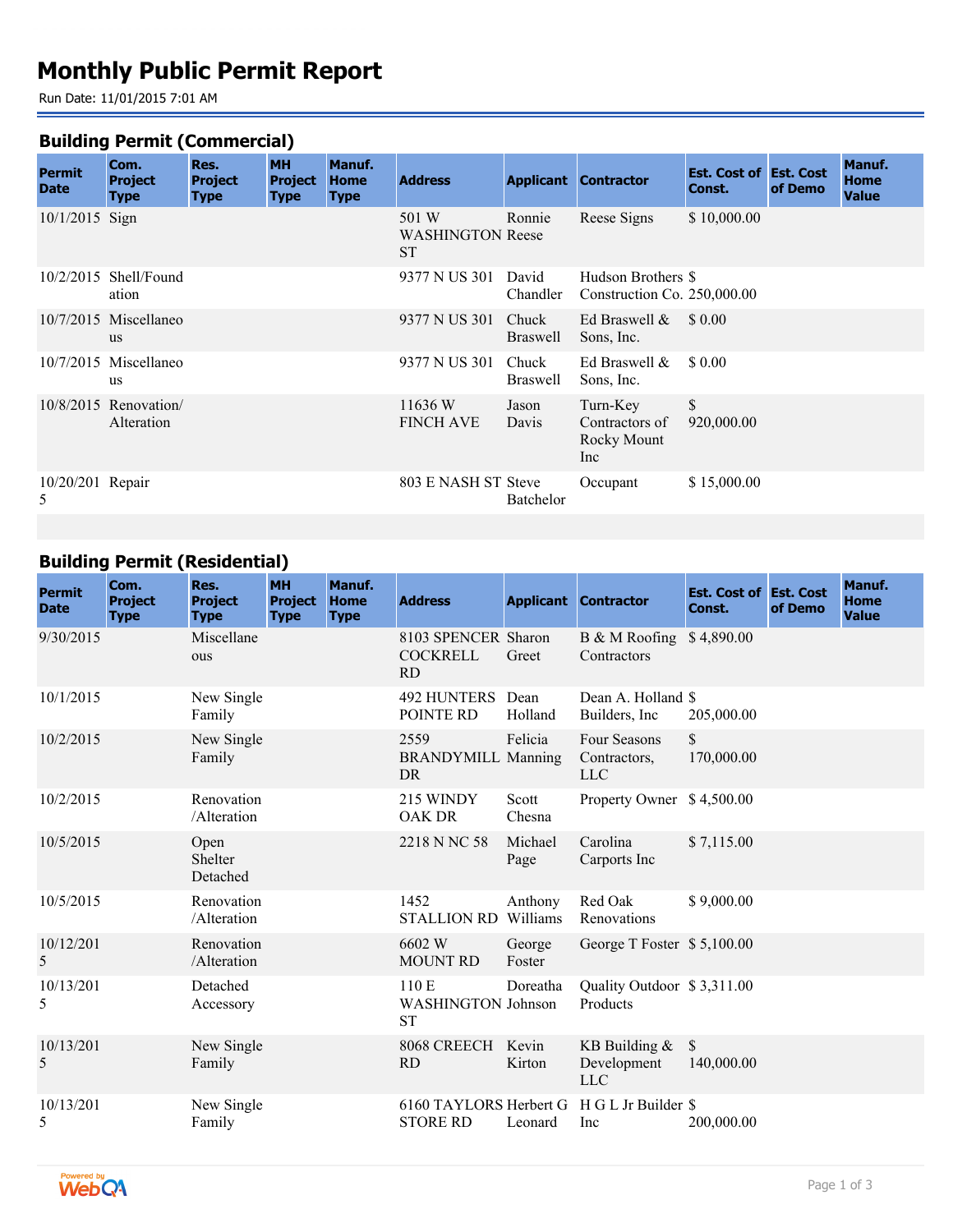## **Building Permit (Residential)**

| <b>Permit</b><br><b>Date</b> | Com.<br><b>Project</b><br><b>Type</b> | Res.<br><b>Project</b><br><b>Type</b>  | <b>MH</b><br><b>Project</b><br><b>Type</b> | Manuf.<br><b>Home</b><br><b>Type</b> | <b>Address</b>                                   |                           | <b>Applicant Contractor</b>                        | <b>Est. Cost of Est. Cost</b><br>Const. | of Demo | Manuf.<br><b>Home</b><br><b>Value</b> |
|------------------------------|---------------------------------------|----------------------------------------|--------------------------------------------|--------------------------------------|--------------------------------------------------|---------------------------|----------------------------------------------------|-----------------------------------------|---------|---------------------------------------|
| 10/15/201<br>5               |                                       | New Single<br>Family                   |                                            |                                      | 6840<br><b>ANNABELLA</b><br><b>RD</b>            | Felicia<br>Manning        | Four Seasons<br>Contractors,<br><b>LLC</b>         | \$<br>220,000.00                        |         |                                       |
| 10/19/201<br>5               |                                       | New Single<br>Family                   |                                            |                                      | 11575<br><b>ROCKSIDE RD</b>                      |                           | Ted Daniel Ted S. Daniel                           | \$85,000.00                             |         |                                       |
| 10/20/201<br>5               |                                       | Miscellane<br>ous                      |                                            |                                      | 4354 SANDY<br>PINE CT                            | Wilson<br>Taylor          | Built on a Rock \$1,500.00<br>Construction         |                                         |         |                                       |
| 10/20/201<br>5               |                                       | New Single<br>Family                   |                                            |                                      | 1831 BARNES<br>HILL CHURCH Benson<br><b>RD</b>   | Jeff                      | Kingsmill<br>Construction<br>Inc.                  | $\mathbb S$<br>120,000.00               |         |                                       |
| 10/21/201<br>5               |                                       | Rehab<br>Dwelling<br>(grant<br>funded) |                                            |                                      | 3663 GRANT<br>LN                                 | Hugh<br>Warren            | Hugh Warren                                        | \$6,450.00                              |         |                                       |
| 10/26/201<br>5               |                                       | Addition<br>(covered)                  |                                            |                                      | 13919 OLD<br><b>SMITHFIELD</b><br><b>RD</b>      | Jose<br>Ramirez<br>Guzman | Occupant                                           | \$2,500.00                              |         |                                       |
| 10/26/201<br>5               |                                       | Renovation<br>/Alteration              |                                            |                                      | 202 N NEW ST Richard                             | Sapp                      | Occupant                                           | \$3,500.00                              |         |                                       |
| 10/27/201<br>5               |                                       | New Single<br>Family                   |                                            |                                      | 1881<br><b>KINGFISHER</b><br>CT                  | Felicia<br>Manning        | Four Seasons<br>Contractors,<br><b>LLC</b>         | \$<br>235,000.00                        |         |                                       |
| 10/28/201<br>5               |                                       | New Single<br>Family                   |                                            |                                      | 6273 VENICE<br><b>CT</b>                         | John<br>e                 | Four Seasons<br>Newcomb Contractors,<br><b>LLC</b> | \$<br>250,000.00                        |         |                                       |
| 10/29/201<br>5               |                                       | Addition<br>(covered)                  |                                            |                                      | 6177 STONEY Walter<br>HILL CHURCH Brothers<br>RD |                           | Glasgow<br>Ventures                                | \$20,000.00                             |         |                                       |
| 10/29/201<br>5               |                                       | Renovation<br>/Alteration              |                                            |                                      | 6741<br>MARANATHA Mullen<br><b>DR</b>            | Charles                   | Mullen &<br>Company, Inc.                          | \$3,500.00                              |         |                                       |
| 10/30/201<br>5               |                                       | Detached<br>Accessory                  |                                            |                                      | 3225<br><b>COPPEDGE</b><br>RD                    | Jerry R.<br>Clarck Jr     | Property Owner \$20,000.00                         |                                         |         |                                       |
| 10/30/201<br>5               |                                       | Addition<br>(covered)                  |                                            |                                      | 2884<br>SHERROD RD Rollans                       | Larry                     | Property Owner \$10,000.00                         |                                         |         |                                       |

### **Manufactured Home Permit**

| <b>Permit</b><br><b>Date</b> | Com.<br><b>Project</b><br><b>Type</b> | Res.<br><b>Project</b><br><b>Type</b> | <b>MH</b><br><b>Project</b><br><b>Type</b> | Manuf.<br><b>Home</b><br><b>Type</b> | <b>Address</b>                              |                | <b>Applicant Contractor</b>    | <b>Est. Cost of Est. Cost</b><br>Const. | of Demo | Manuf.<br><b>Home</b><br><b>Value</b> |
|------------------------------|---------------------------------------|---------------------------------------|--------------------------------------------|--------------------------------------|---------------------------------------------|----------------|--------------------------------|-----------------------------------------|---------|---------------------------------------|
| 10/5/2015                    |                                       |                                       | <b>HUD</b>                                 | e                                    | Singlewid 4729 OLD<br>WHITE OAK<br>RD       | Mitlon<br>Odom | Jackie Waddell<br>M.Hm. Movers |                                         |         | \$3,000.00                            |
| 10/5/2015                    |                                       |                                       | <b>HUD</b>                                 | e                                    | Singlewid 10972 NELMS Linwood<br><b>AVE</b> | Yarboroug      | Occupant                       |                                         |         | \$600.00                              |